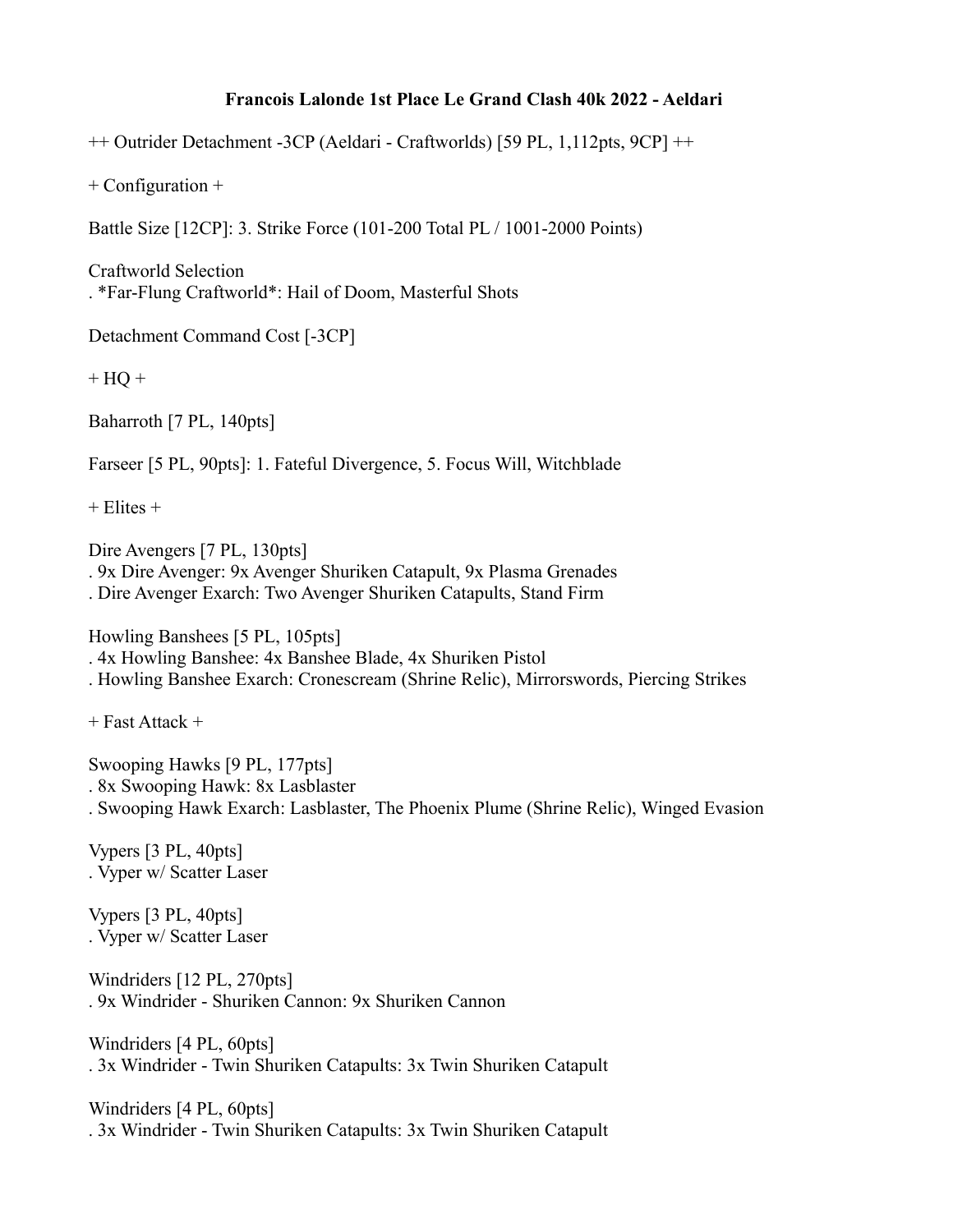++ Patrol Detachment 0CP (Aeldari - Craftworlds) [44 PL, 887pts, -3CP] ++

+ Configuration +

Craftworld Selection . \*Far-Flung Craftworld\*: Hail of Doom, Masterful Shots

Detachment Command Cost

+ Stratagems +

Stratagem: Relics of the Shrines [-1CP]

Stratagem: Seer Council [-1CP]

Stratagem: Treasures of the Aeldari [-1CP]

+ No Force Org Slot +

Seer Council (Unit) [3 PL, 70pts]

. Warlock Skyrunners: 4. Protect/Jinx, Seer Council (Warlocks Unit)

. . Warlock Skyrunner: Witchblade

. . Warlock Skyrunner: Witchblade

 $+$  HQ  $+$ 

Farseer Skyrunner [6 PL, 120pts]: 1. Guide, 2. Doom, 5: Mark of the Incomparable Hunter, Seer Council (Farseer), Warlord, Witchblade . Kurnous' Bow

Farseer Skyrunner [6 PL, 120pts]: 3. Fortune, 5. Will of Asuryan, Witchblade . Sunstorm

+ Troops +

Rangers [4 PL, 70pts]: Wireweave Net . 5x Ranger: 5x Ranger Long Rifle, 5x Shuriken Pistol

 $+$  Elites  $+$ 

Dire Avengers [6 PL, 120pts]

. 9x Dire Avenger: 9x Avenger Shuriken Catapult, 9x Plasma Grenades

. Dire Avenger Exarch: Two Avenger Shuriken Catapults

Dire Avengers [6 PL, 120pts]

. 9x Dire Avenger: 9x Avenger Shuriken Catapult, 9x Plasma Grenades

. Dire Avenger Exarch: Two Avenger Shuriken Catapults